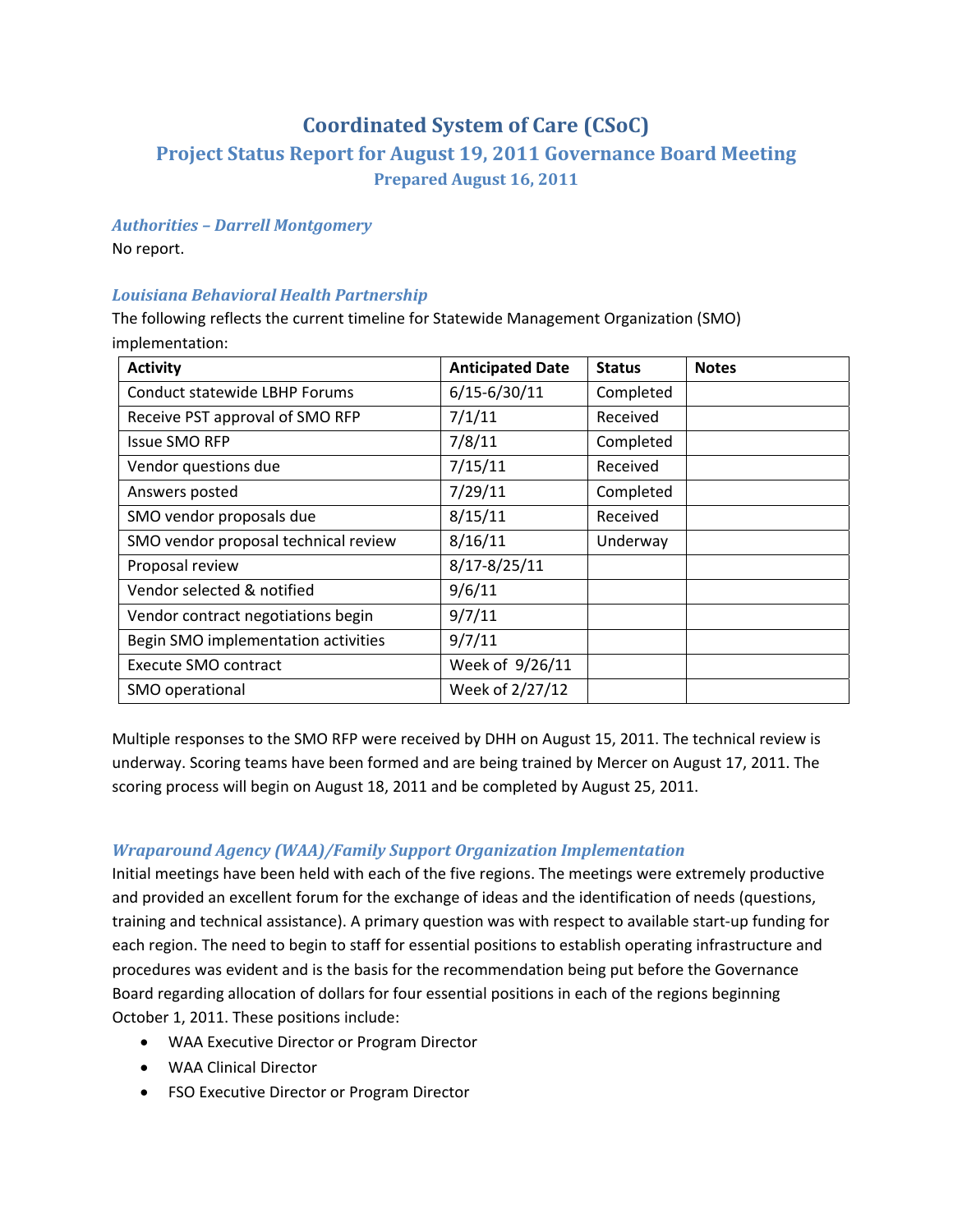## • FSO Certified Peer Support Supervisor

Additional positions will be brought on beginning in January 2012(per the Mercer staffing model) to allow for training and other readiness activities.

All regions supported the idea of an initial Implementation Institute and are very excited for the opportunity to begin participating in a learning community environment. Each region will be permitted to send a team of five people. Dollars to support the Institute were secured through the Governor's Office (Annie Casey grant). The draft agenda is attached and was formulated in partnership with the implementing regions. The team is in the process of securing a location in the central part of the state through the required bid process. Tentative dates are October 5 and 6, 2011. State Governance Board members are encouraged to participate in the Welcome on Day 1 and any other activities. We will however be limited in the overnight accommodations that will be available.

#### Next steps

- (1) Secure Governance Board approval for start‐up funding.
- (2) Conduct follow‐up sessions/conference calls with implementing regions.
- (3) Develop guidance documents that offer draft implementation plans for the WAAs and FSOs as well as job description templates.
- (4) Secure a location for the Implementation Institute, send out a Save the Date and finalize agenda.

| <b>Name of Workgroup</b>       | <b>Focus/Activities</b>                                                                                                       | <b>Next Steps</b>                                                                  |
|--------------------------------|-------------------------------------------------------------------------------------------------------------------------------|------------------------------------------------------------------------------------|
| Operations                     | IT & Programmatic Issues                                                                                                      | Initial work completed; work will<br>resume with selected SMO                      |
| <b>Financial Stability</b>     | OBH is finalizing the work on draft<br>financial disclosures and mechanisms to<br>monitor SMO financial performance           | Larger workgroup will be<br>convened over the next few<br>weeks                    |
| Non-Residential Provider       | Work on OBH certification<br>process/criteria completed                                                                       | Group is identifying next task                                                     |
| <b>Outpatient Rate Setting</b> | Focus group held with providers on<br>8/11/11. Any additional feedback was<br>requested by 8/15/11.                           | The State and Mercer will<br>finalize rates once all issues have<br>been resolved. |
| PRTF/TGH                       | Working on licensing standards, PRTF<br>accreditation requirement and impact,<br>Non-Medical Group Home service<br>definition | Work is ongoing                                                                    |

### *Operations*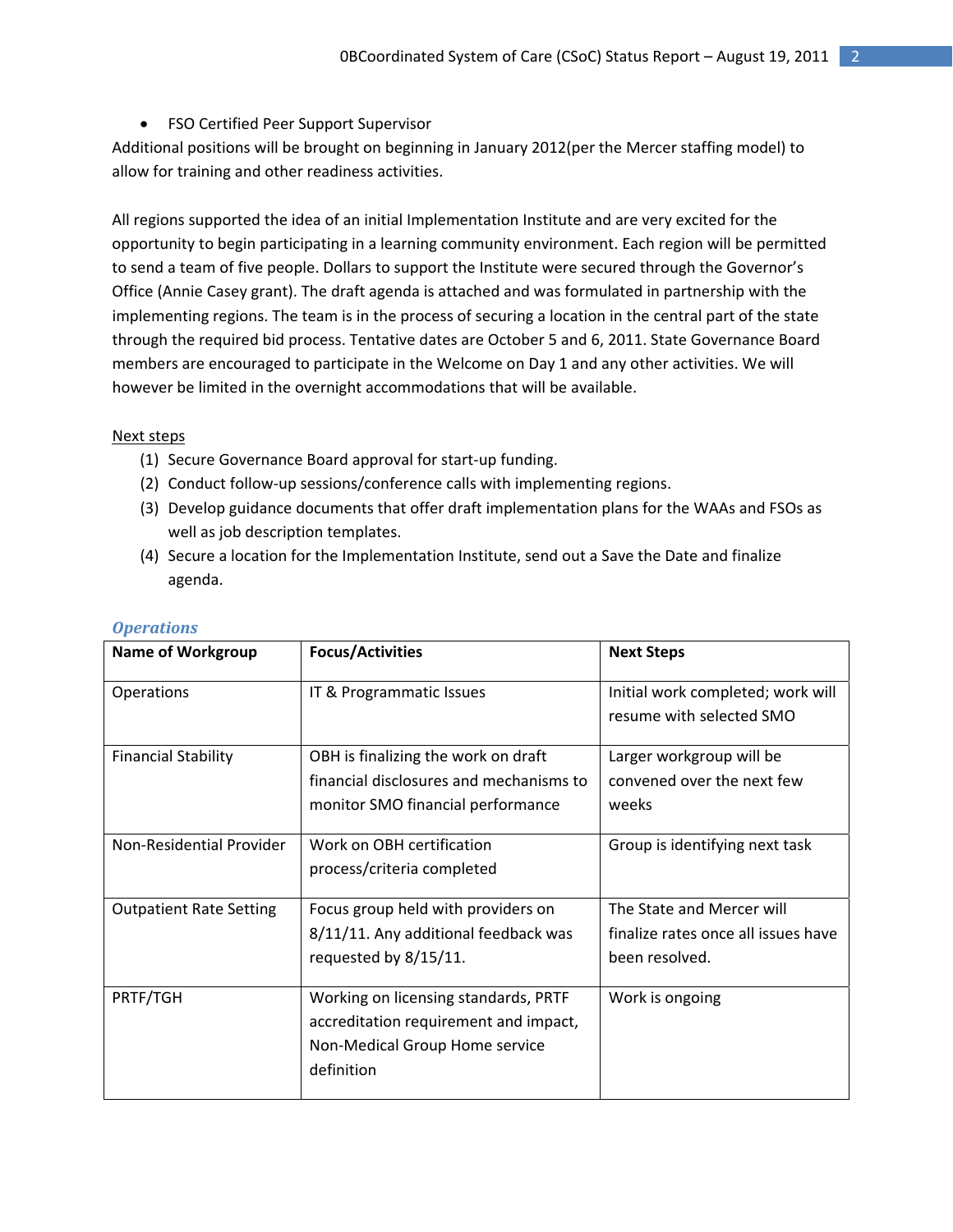| <b>State Staff Training</b> | Reviewing grid defining all training | Work to prioritize training,      |
|-----------------------------|--------------------------------------|-----------------------------------|
|                             | needs and audiences with CSoC Team   | establish timelines and assign to |
|                             | members and key department staff     | appropriate people/groups is      |
|                             |                                      | underway                          |
|                             |                                      |                                   |
| Children's Fee for Service  | The group has completed its tasks    | Mercer and OBH continue to        |
| Codes                       |                                      | work on other licensed            |
|                             |                                      | practitioner codes                |
|                             |                                      |                                   |

# *Training and Technical Assistance Report*

Conversations continue with Innovations Institute (Marlene Matarese and Michelle Zabel) regarding the proposed approach for the WAA and FSO training. A conference call was held with Vivian Jackson and Tawara Goode of the National Center for Cultural Competence regarding the approach for technical assistance and training. The approach will be multi-pronged and offer capability and capacity building for state staff as well as training for the implementing regions. This work requires an ongoing commitment if the goal is to infuse cultural competence throughout the system of care and ultimately impact disparities. Ms. Goode and Dr. Jackson are preparing a revised approach based on this conversation.

## Next steps

- (1) The CSoC team will continue to prioritize training topics and audiences and ensure each area is assigned to the proper person/group.
- (2) The CSoC Director will continue to work with potential training contractors (Innovations, Vivian Jackson, John Lyons) to ensure clear scopes of work are developed and contracts are executed.

# *Other Activities/Item s for FollowUp*

### Stipends for Families

The recommendation from the FSO Workgroup was to offer families stipends in the amount of \$10/hour for meeting time and \$5/hour for travel time in addition to travel reimbursement in accordance with PPM 49. The CSoC Director consulted with DHH Legal who stated as there is no authority for the payment of honorariums, any such payment could be considered a donation of state funds which is problematic. We are continuing to consult with DHH Legal to determine if OBH contracting with a family organization could be one vehicle to allow for stipends. If this is allowed, the Governance Board will need to vote to approve the recommendation and then amend the Bylaws (Page 3, #7, Compensation) to reflect that Family and Youth representatives will be offered a stipend to recognize the significance of their specialized knowledge and experiences.

## Communications Plan

The Bureau of Media and Communications at DHH is working to secure the services of a contractor to support the CSoC Communications effort.